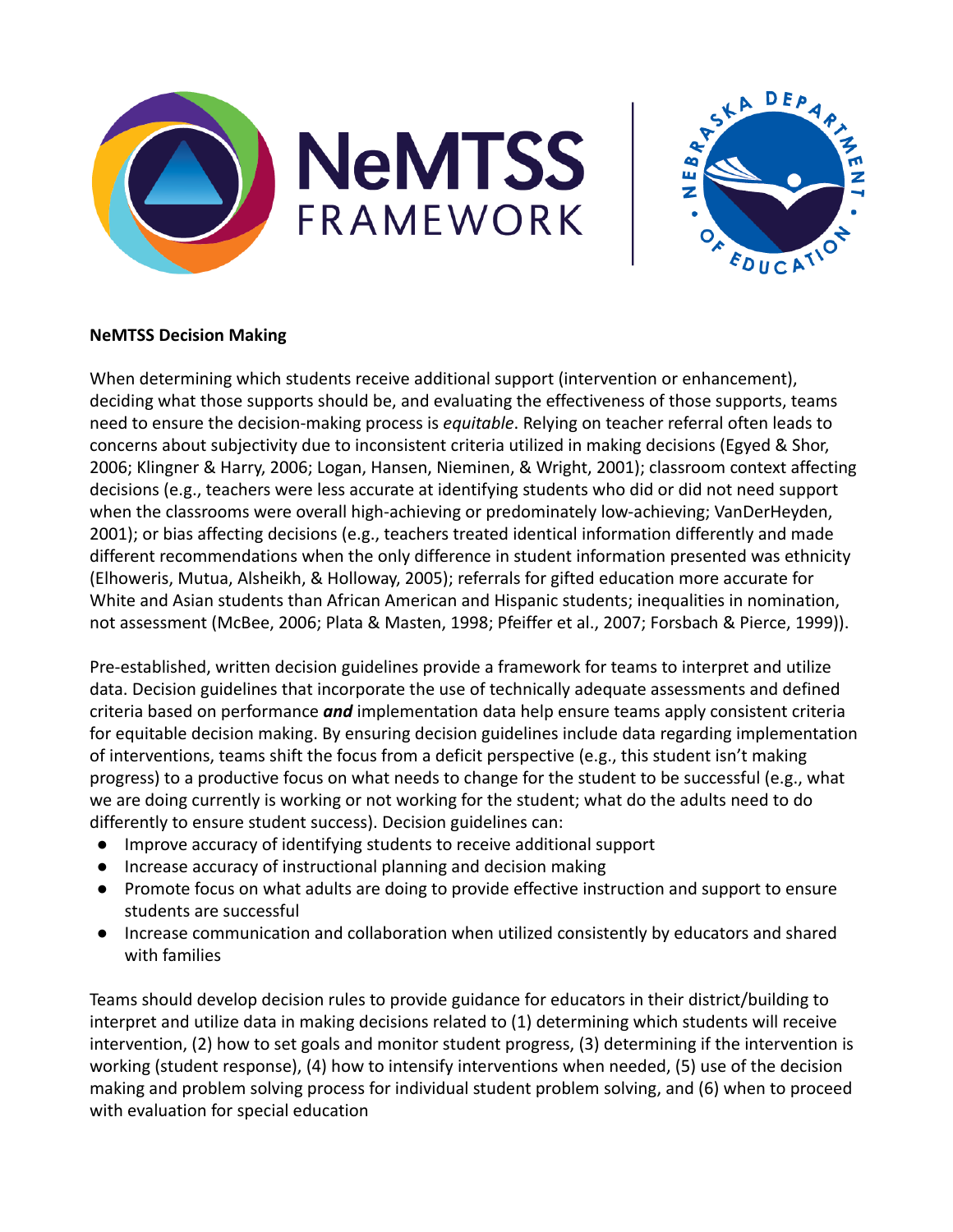Decision rules should be written, include what data are appropriate for decision making, criteria for decision making, and guidance for planning following decisions (e.g., links to intervention matrix, intensification strategies, etc.)

## *Decision guidelines for identifying students for intervention (screening process)*

- The screening process to determine which students will receive intervention should be considered a "low stakes" decision
- "A skills-based universal screener is the most appropriate, defensible tool for identifying students that have skills deficits and informing the need for a skills-based intervention." (from TN document)
- If teams are using multiple sources of data, when all data converge to show that yes, a student needs support or no a student does not need support – the team makes the decision based on the combination of data
- $\bullet$  If teams are using multiple sources of data, when there are divergent data data from a measure(s) that is/are technical adequate for the purposes of screening should "carry more weight" than anecdotal data or data from measures that are not technically adequate for the purpose of screening

# *Decision guidelines for examining intervention effectiveness (for individual students)*

MTSS teams should develop decision guidelines for examining intervention effectiveness that include (a) a list of student and implementation data needed for decision making, (b) a process and criteria for using a combination of implementation and student data to determine goal attainment and rate of improvement, (c) guidance for determining when to continue intervention as is, discontinue intervention, fade intervention, or intensify intervention, (d) guidance for continued progress monitoring after exiting intervention and criteria for potential "re-entry" into intervention, and (e) guidance for how to intensify interventions. Teams utilizing the decision guidelines should receive professional learning on use the guidelines and planning for intensification of intervention.

Following is an example of decision guidelines:

# **Data needed for decision making**

Examination of implementation data is critical for decision making regarding effectiveness of intervention supports for individual students. A progress monitoring graph for an individual student is not meaningful outside of the context of the instruction and intervention that was provided. To make decisions regarding individual student progress, teams should consider including the following data:

- Student data:
	- Progress monitoring data (e.g., a CBM graph with at least 12-14 data points for "low stakes" decisions and at least 18-24 data points for "higher stakes" decisions (VanName et al., 2017))
	- $\circ$  Peer comparison data (data from other students in the same intervention group)
	- Mastery test data (SSMM) -- data from intervention-embedded (in-program) assessments
	- $\circ$  Student attendance (at school and in the intervention) -- for decision-making regarding academic interventions, students should have received intervention for a minimum of 16 weeks prior to decision making)
	- Possibly observation data -- e.g., student engagement and accuracy in the intervention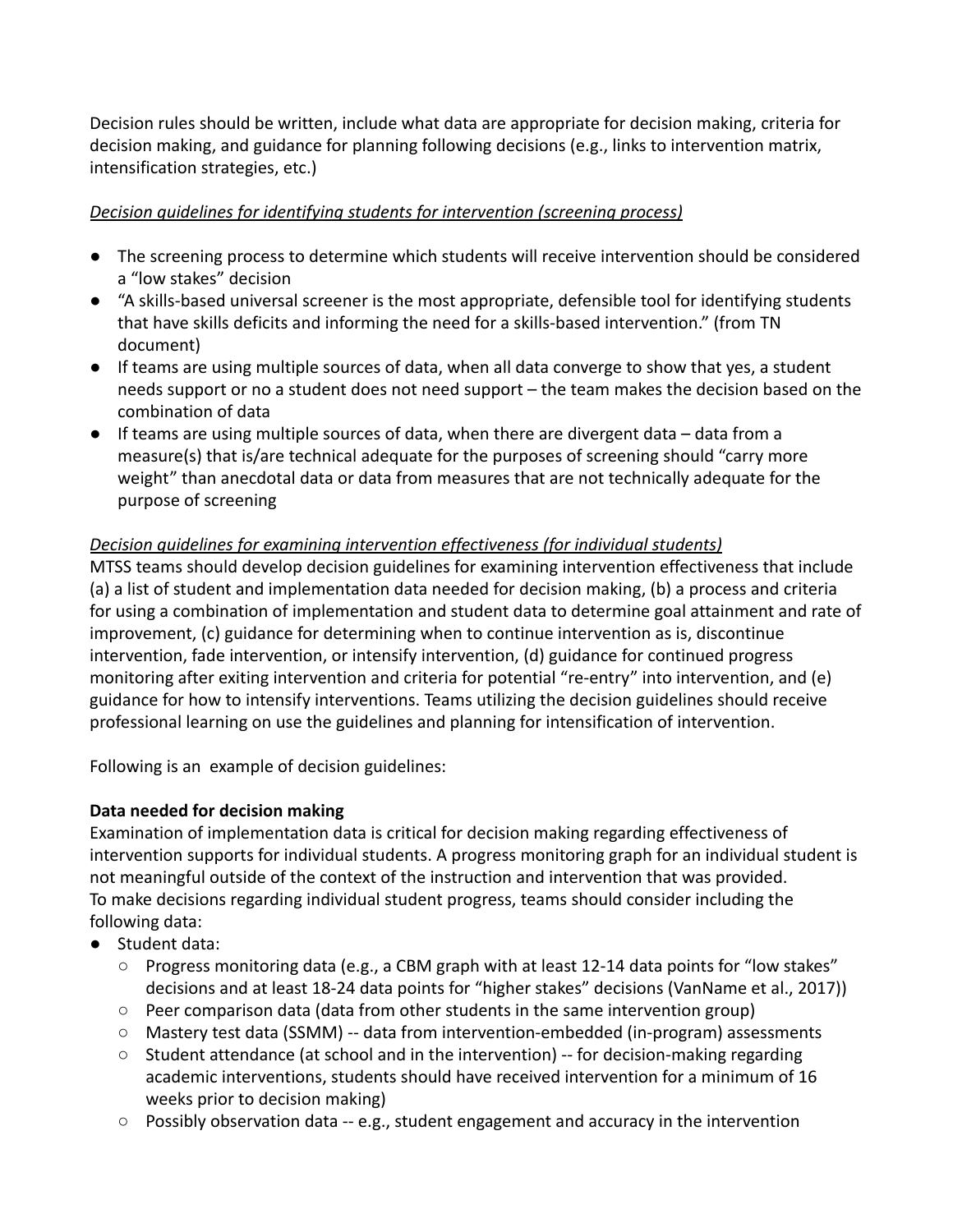- Implementation data:
	- Fidelity to the intervention plan -- what intervention was to be provided, by whom, how often, when, etc. and fidelity to that intervention plan. These data help determine if the intervention was implemented as designed -- did the student receive the intervention with the frequency and duration outlined?
	- $\circ$  Fidelity/observation check data -- did the interventionist adhere to the intervention delivery guidelines; did the student receive high-quality instruction
	- Intervention lesson progress data -- Has enough of the intervention been provided in the timeframe given to be able to expect the student to meet the level/growth of progress?

**Determining goal attainment, rate of improvement, and next steps for intervention implementation** To examine the effectiveness of the intervention for an individual student, teams can follow a series of steps to analyze goal attainment and rate of progress/improvement

## **Step 1: Determine if the student has met the goal (level of progress)**

| Procedure: Find the median of the last three points on the progress monitoring graph                                                        |                                                                                                                                                      |  |
|---------------------------------------------------------------------------------------------------------------------------------------------|------------------------------------------------------------------------------------------------------------------------------------------------------|--|
| If the median score is <b>equal to or greater than</b> the<br>benchmark (on the appropriate grade level skill)<br>(adequate level/goal met) | Student has met the goal, discontinue the intervention<br>(plan for core support & continue PM) or fade the<br><b>intervention</b> (and continue PM) |  |
| If the median score is less than the benchmark (on<br>the appropriate grade level skill) (inadequate<br>level/goal not met)                 | Student has not met the goal, continue to Step 2                                                                                                     |  |

## **Step 2: Determine if the student is making adequate rate of progress**

| Procedure: Use the 4/5 point decision rule by comparing the five most recent, consecutive data points to<br>aimline                                                  |                                                                                                                                                                                                                                                                                                                                                                                |  |
|----------------------------------------------------------------------------------------------------------------------------------------------------------------------|--------------------------------------------------------------------------------------------------------------------------------------------------------------------------------------------------------------------------------------------------------------------------------------------------------------------------------------------------------------------------------|--|
| 5 most recent, consecutive data points lie<br>above the aimline or are tightly clustered<br>above and below the aimline (adequate<br>rate to meet goal by goal date) | Continue the intervention as planned (continue to monitor<br>progress); schedule a time to review data                                                                                                                                                                                                                                                                         |  |
| 5 most recent, consecutive data points lie<br><b>below the aimline</b> (inadequate rate; not<br>likely to meet goal by goal date)                                    | <b>Continue to Step 3</b> (Need to examine additional data) and<br>intensify intervention<br>**If all points are <b>significantly</b> below the aimline, may want to<br>examine or calculate numerical growth rate and compare to the<br>ambitious growth rate to determine the level of intensity needed<br>to "catch up" and if you need to add off-grade level PM (Step 2b) |  |
| Points fluctuate greatly above and below<br>the aimline (Unable to determine adequacy<br>of progress)                                                                | Need to analyze the trend<br>(Step 2a)                                                                                                                                                                                                                                                                                                                                         |  |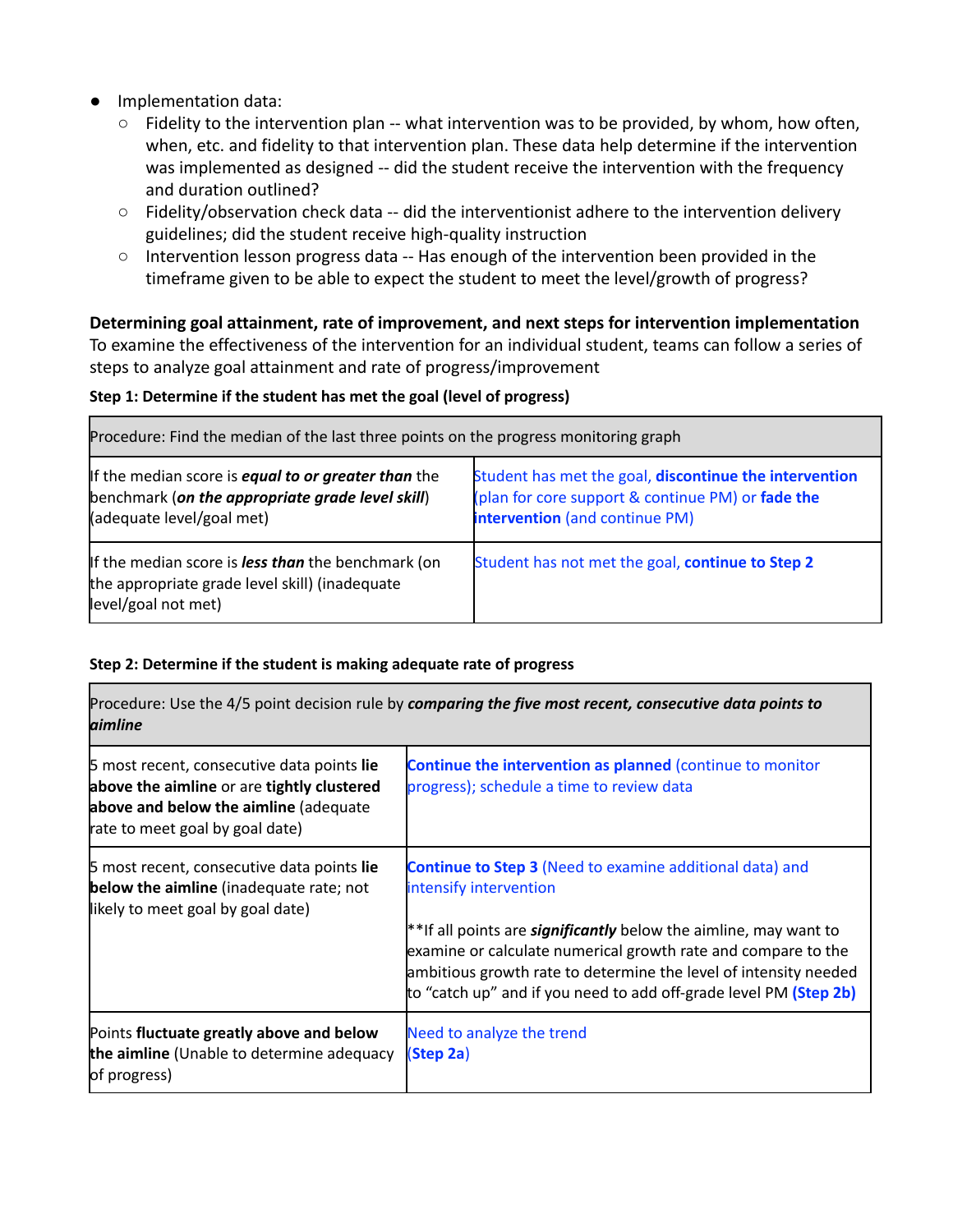### *Step 2a: Trend line analysis*

| Procedure: Compare the trendline to the aimline (at least 12-14 data points) |                                                                                                   |  |
|------------------------------------------------------------------------------|---------------------------------------------------------------------------------------------------|--|
| Trendline is steeper than the aimline (Adequate<br>progress)                 | Continue intervention as is                                                                       |  |
|                                                                              | Determine when the student is likely to meet the goal<br>and plan to review the data at that time |  |
| Trendline is parallel to or flatter than the<br>aimline (inadequate rate)    | <b>Continue to Step 3 (Need to examine additional data)</b><br>and intensify intervention         |  |

# *Step 2b: Examine growth rate* (if rate of improvement is not provided through your data system)

| If your data system provides an expected growth rate or<br>rate of improvement, compare the student's rate of<br>improvement to the expected rate<br>If your data system does not provide an expected rate of<br>improvement, calculate growth rate:<br>Determine number of weeks of intervention<br>$\circ$<br>Find median score of the last 3 intervention data<br>$\circ$<br>points and median score of the first 3 intervention<br>data points<br>Subtract the median of the first 3 from the median<br>$\circ$<br>of the last 3 and divide by the number of weeks (This<br>gives you a per week growth rate)<br>Compare the calculated growth rate to the<br>$\circ$<br>ambitious growth rates (at the right) |                                                                                                        | Grade<br>2<br>Fuchs & Fuchs | "Ambitious" Standards For<br><b>Weekly Growth Rates</b><br>Reading (correct words/min.)<br>3.0<br>2.0<br>1.5<br>0.8<br>0.65 |  |
|--------------------------------------------------------------------------------------------------------------------------------------------------------------------------------------------------------------------------------------------------------------------------------------------------------------------------------------------------------------------------------------------------------------------------------------------------------------------------------------------------------------------------------------------------------------------------------------------------------------------------------------------------------------------------------------------------------------------|--------------------------------------------------------------------------------------------------------|-----------------------------|-----------------------------------------------------------------------------------------------------------------------------|--|
|                                                                                                                                                                                                                                                                                                                                                                                                                                                                                                                                                                                                                                                                                                                    | If calculated growth is <b>lower than the expected rate of</b><br>improvement or ambitious growth rate | <b>intensify</b>            | Significant intensification of the<br>intervention is needed and consider<br>off-grade level PM. Continue to Step 3 and     |  |
|                                                                                                                                                                                                                                                                                                                                                                                                                                                                                                                                                                                                                                                                                                                    | If calculated growth is at or above the expected rate of<br>improvement or ambitious growth rate       |                             | Determine how long it may take to catch<br>up. Continue to Step 3                                                           |  |

### **Step 3: Examine instructional data and additional student data**

We cannot assume that a student not meeting a goal or not making the expected rate of improvement can be attributed to an intervention not being effective unless we are certain the intervention was implemented as designed.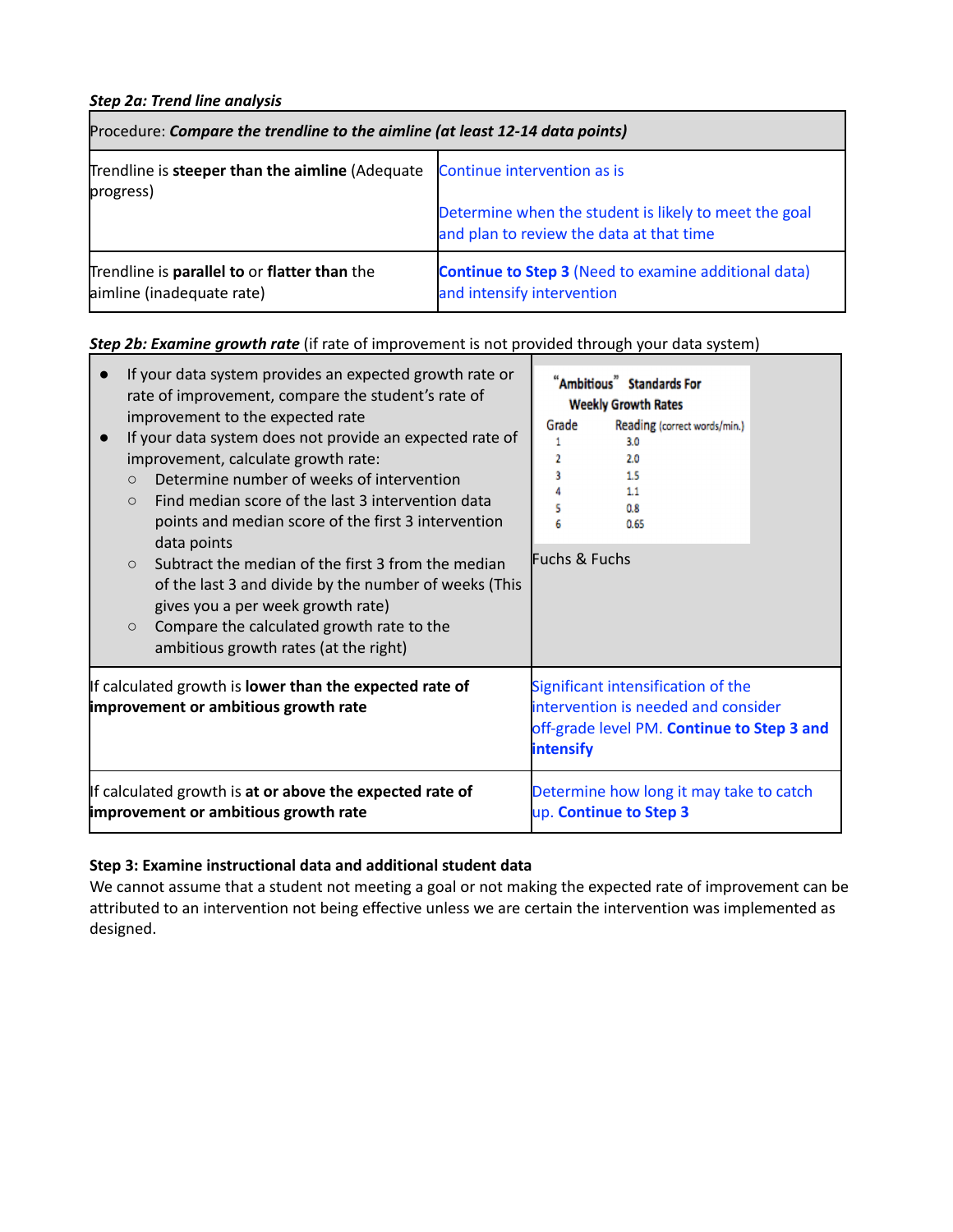Are the following criteria being met for the student's intervention group?

- Lesson progress data (e.g., 5 lessons in 6 days; within 3 lessons of expected lesson progress goal) -- is student progress where would you expect it to be given where student is in the intervention scope & sequence?
- Fidelity (average 80% or higher overall; 100% on elements critical to intervention success)
- Engagement during intervention sessions (average 80% or higher)
- Intervention duration (received intervention for an appropriate average duration (at least 30 minutes a day))
- Attendance (student received the number of sessions/weeks of intervention outlined)
- Percent of mastery tests the students is passing on first attempt (80% or higher)
- The majority of students in the group are meeting goals or making adequate progress (if others in the group are not making progress -- it may suggest an overall instructional issue)

| If all criteria are met                                                                                                                                                                                                                                                          | Examine attendance and intensify intervention (monitor<br>fidelity to intensified intervention plan)<br>Schedule a meeting in to review data following<br>intensification                                                                         |
|----------------------------------------------------------------------------------------------------------------------------------------------------------------------------------------------------------------------------------------------------------------------------------|---------------------------------------------------------------------------------------------------------------------------------------------------------------------------------------------------------------------------------------------------|
| If all criteria are met AND 2 rounds of<br>intervention (1 initial round and 1 with<br>intensification ( $^{\sim}$ 18-24 weeks)) AND the<br>student is significantly below the benchmark<br>*for students not initial identified to<br>receive intensive intervention right away | Initiate Individual Student Problem Solving (ISPS) (meet<br>within 2 weeks) and continue intervention as is until a new<br>plan is developed through ISPS                                                                                         |
| If any criteria are not met                                                                                                                                                                                                                                                      | Plan support for interventionist and intensify intervention<br>(monitor fidelity to intensified intervention) (See<br>Considerations for planning to improve implementation)<br>Schedule a meeting in to review data following<br>intensification |

## *Considerations for planning to improve implementation*

*(planning to support interventionist and/or address potential concerns with intervention delivery/dosage)*

| <b>I</b> ssue                           | Examples/options to consider                                                                                                                                                                                                                                           |
|-----------------------------------------|------------------------------------------------------------------------------------------------------------------------------------------------------------------------------------------------------------------------------------------------------------------------|
| If you need to further examine fidelity | Gathering more observation data<br>Checking lesson progress<br>Checking fidelity on effective instructional practices<br>Examine actual time in intervention<br>Check engagement, accuracy, correct level of difficulty, error<br>correction, wait time provided, etc. |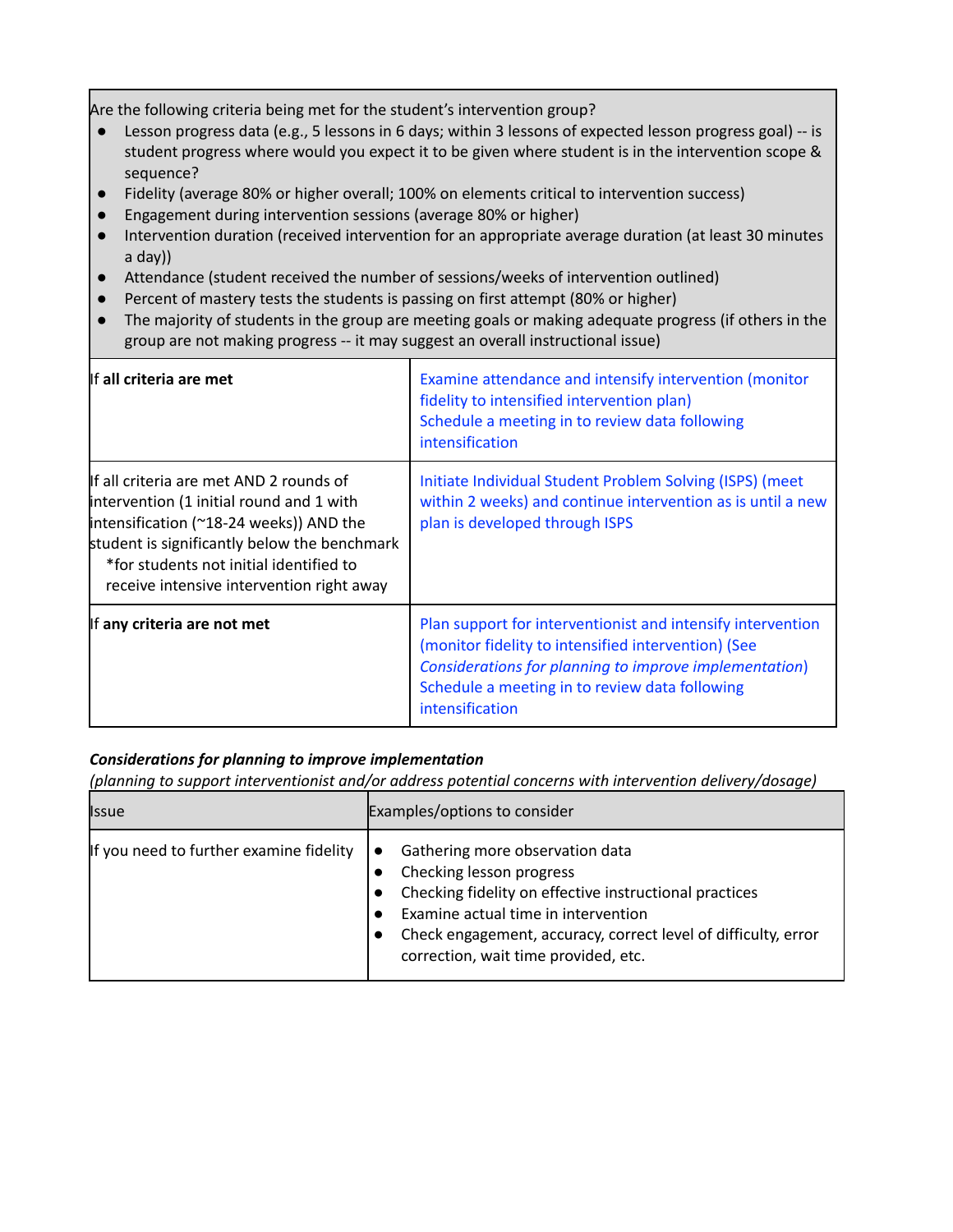| support                    | If interventionist needs additional          | Examples of potential support for interventionist<br>• Observation with feedback<br>• Additional training including practice sessions for delivery<br>• Coaching with planning and preparation of planning<br>• Use of targeted fidelity checks for specific instructional<br>practices<br>• Lesson demonstration<br>• Videotaping of interventionists delivering program and then<br>reviewing video for self evaluation and/or feedback on specific<br>instructional practices<br>• Side by side coaching |
|----------------------------|----------------------------------------------|-------------------------------------------------------------------------------------------------------------------------------------------------------------------------------------------------------------------------------------------------------------------------------------------------------------------------------------------------------------------------------------------------------------------------------------------------------------------------------------------------------------|
| Attendance is<br>lan issue | Motivation to come to<br>school              | • Assigning an adult to the student to check in with them when<br>they get to school each morning<br>• Providing an incentive that student is motivated to earn for<br>certain number of consecutive days of attendance (for example<br>extra recess, computer game time, etc.)<br>• Finding a positive peer mentor to assign to student with<br>attendance problems                                                                                                                                        |
|                            | Schedule                                     | If tardy to intervention schedule may need to change                                                                                                                                                                                                                                                                                                                                                                                                                                                        |
|                            | Adult issue - not<br>getting child to school | Schedule time to problem solve with parents                                                                                                                                                                                                                                                                                                                                                                                                                                                                 |
| Engagement<br>is an issue  | Motivation                                   | Add incentive to improve specific behavior for the group<br>Add incentive for improved engagement (for student)                                                                                                                                                                                                                                                                                                                                                                                             |
|                            | Not enough<br>opportunities to<br>respond    | Add varieties of ways to respond for example boys, girls, etc.<br>Add use of partner responses<br>Provide additional individual turns for the student                                                                                                                                                                                                                                                                                                                                                       |
|                            | Need for increased<br>positive reinforcement | Using affirmation after correct responses<br>Increasing positive to negative ratio (specific praise)                                                                                                                                                                                                                                                                                                                                                                                                        |

## **Progress Monitoring after exiting intervention**

When an intervention is discontinued, continue to monitor progress at least every other week for a at least 2 months and review this progress monitoring data to ensure the student remains at or above benchmark level. If a student drops below benchmark on 2 consecutive progress monitoring points, consider re-entry in intervention

### *Decision guidelines for intensifying interventions*

To plan for intensification, it is important for teams to examine the "why" of the concern to appropriately match the intensification strategy to the reason the problem is occurring.

### **Examining the Why of Academic Concern**

This table outlines some potential data sources to analysis in your examination of academic concerns to assist with determining the WHY of the problem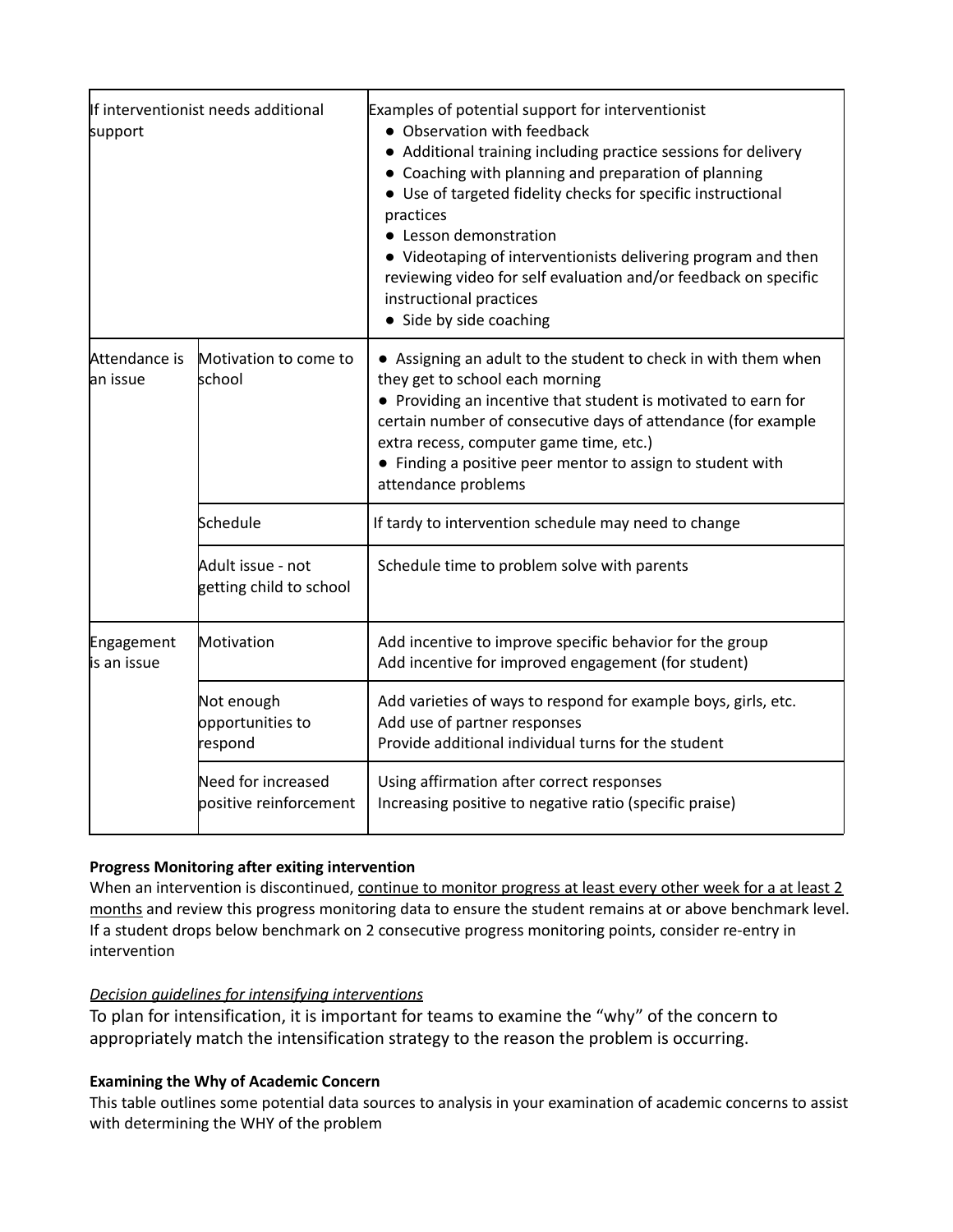| <b>Examples of data sources for Problem Analysis</b> |                                                                                                                         |                                                                                                                                                                                                                                                                |
|------------------------------------------------------|-------------------------------------------------------------------------------------------------------------------------|----------------------------------------------------------------------------------------------------------------------------------------------------------------------------------------------------------------------------------------------------------------|
| Domain                                               | Areas for analysis                                                                                                      | Assessment Source (Review Interview Observe Test)                                                                                                                                                                                                              |
| Examine<br>instructional<br>variables                | Lesson pacing                                                                                                           | · Review lesson progress in intervention & classroom<br>· Observation data on pacing within lessons<br>· Interview with teacher/interventionist re: lesson pacing                                                                                              |
|                                                      | Instructional data:<br>Number of opp. to<br>respond, Average<br>engagement, % error<br>correction<br>(for this student) | · Instructional observations<br>· Interview with teacher/interventionist re: student's<br>engagement during instruction                                                                                                                                        |
|                                                      | Instructional time                                                                                                      | · Review schedule for allocated time<br>· Review of intervention documentation to determine avg.<br>intervention duration and intervention frequency<br>Student attendance in intervention                                                                     |
|                                                      | Instructional methods<br>(match stage of learning<br>- acquisition, fluency,<br>generalization,<br>adaptation)          | · Review student accuracy and fluency data as well as<br>mastery data (how long to reach mastery)                                                                                                                                                              |
|                                                      | <b>Explicitness of</b><br>instruction                                                                                   | $\cdot$ Observation data – ratings on instructional delivery (e.g.,<br>limits birdwalks, models, we-do's)                                                                                                                                                      |
| Examine<br>curricular<br>variables                   | Intervention placement                                                                                                  | · Review of student mastery test data (compared to peers)<br>· Observation of student accuracy of responding                                                                                                                                                   |
|                                                      | <b>Intervention materials</b>                                                                                           | · Observation data examining fidelity to use of materials<br>· Interview w/interventionist re: use of additional materials                                                                                                                                     |
| Examine<br>environmental<br>variables                | Behavior guidelines and<br>expectations<br>Behavior management<br>techniques                                            | Review any behavior plans (systems-wide; student<br>specific)<br>· Interview teacher/interventionist re: behavior guidelines<br>· Interview student re: knowledge of guidelines                                                                                |
|                                                      | Group size                                                                                                              | · Intervention documentation                                                                                                                                                                                                                                   |
|                                                      | Teacher/student<br>interactions<br>Peer interactions                                                                    | · Observation of ratio of positives to negatives<br>· Interview teacher/interventionist re: classroom climate<br>Interview student re: classroom culture/climate<br>Systematic behavior observations<br>. A-B-C analysis to determine function of the behavior |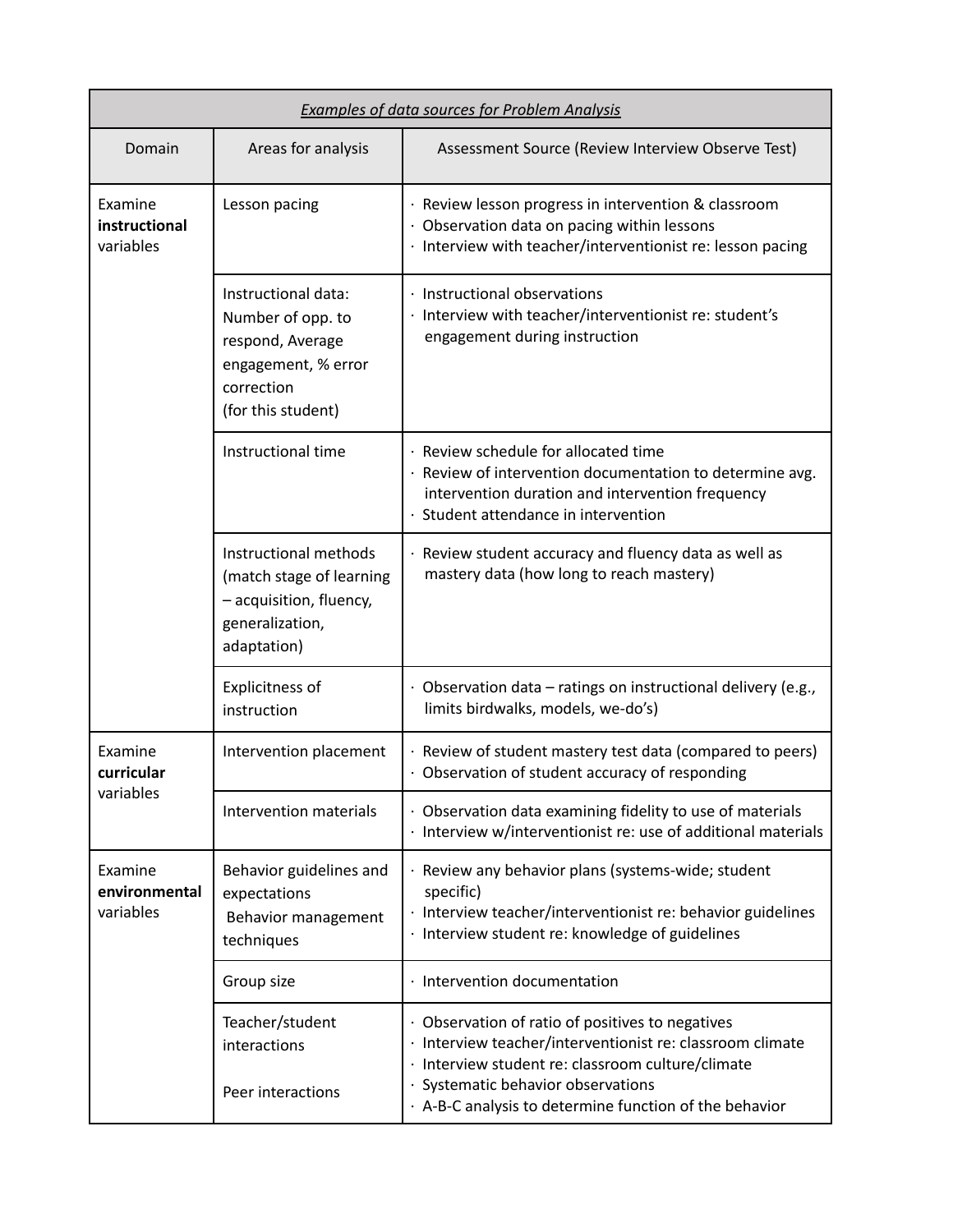|                                                                    | Physical set up                                       | Observation                                                                                                                                                                                                                                                                                                                             |
|--------------------------------------------------------------------|-------------------------------------------------------|-----------------------------------------------------------------------------------------------------------------------------------------------------------------------------------------------------------------------------------------------------------------------------------------------------------------------------------------|
| Examine<br>Student specific skill<br>learner<br>needs<br>variables |                                                       | Diagnostic data (e.g., Error analysis of Mastery test and<br>progress monitoring data; diagnostics (e.g., CORE<br>phonics, PAST, etc.)<br>· Additional assessment data<br>Analysis of student accuracy, fluency, generalization of<br>$\bullet$<br>skills (where on the instructional hierarchy is the student<br>with specific skills) |
|                                                                    | Student motivation                                    | Can't do/won't do analysis<br>$\bullet$<br>Teacher/interventionist interview<br>$\bullet$<br>· Student interview                                                                                                                                                                                                                        |
|                                                                    | Language information                                  |                                                                                                                                                                                                                                                                                                                                         |
|                                                                    | Student behavior &<br>interaction with<br>environment | · Systematic observation of student behavior                                                                                                                                                                                                                                                                                            |

# **Some considerations for intensifying intervention**

This table outlines some potential strategies for intensifying intervention when there are curricular, instructional, dosage, or learner variables

| Area for intensification                                          | Examples/options to consider                                                                                                                                                                                                                                                                                                                             |
|-------------------------------------------------------------------|----------------------------------------------------------------------------------------------------------------------------------------------------------------------------------------------------------------------------------------------------------------------------------------------------------------------------------------------------------|
| Increase explicitness                                             | Provide more opportunities to do it with the student (We do it) before<br>having the student respond alone<br>Increase opportunities to respond<br>More precise error correction; keep track of specific errors and practice<br>the sounds/words, etc. at the beginning of the next session<br>Add flashcard procedure for sight words, sounds, concepts |
| <b>Increase Dosage</b>                                            | Increase the amount of time in the intervention (duration)<br>Increase number of sessions per week or per day<br>Provide extended instruction (e.g., after/before school)<br>Eliminate/decrease independent work time and replace with additional<br>teacher directed instruction                                                                        |
| Improve match of<br>instructional level (attention<br>to mastery) | Get more precise with amount of new information being taught (90/10)<br>■ Identify skill gaps in phonics, word analysis, phonemic awareness<br>Adjust placement level based on in-program assessment data<br>(appropriate level of difficulty)<br>Break tasks down into smaller steps<br>Adjust think/wait time before requesting response               |
| Intervention environment                                          | Decrease group size to allow for more individual responses<br>Consider change of environment (e.g., if in a space with multiple groups                                                                                                                                                                                                                   |